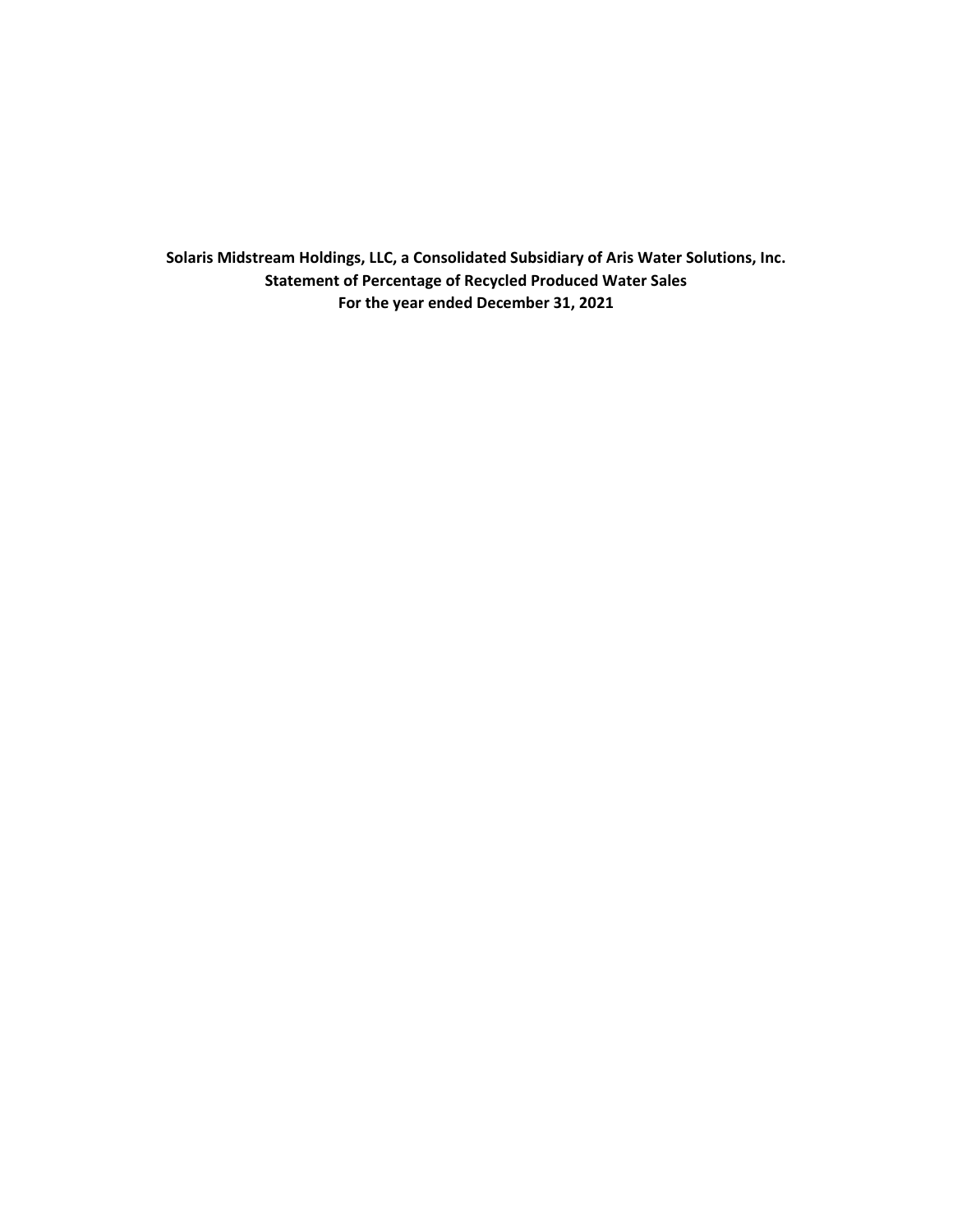

Tel: 713-960-1706 Fax: 713-960-9549 **www.bdo.com** 

2929 Allen Parkway, 20th Floor Houston, TX 77019

#### **Independent Accountant's Review Report**

Managing Member, Aris Water Solutions, Inc. Solaris Midstream Holdings, LLC Houston, Texas

We have reviewed management's assertion that the accompanying Statement of Percentage of Recycled Produced Water Sales (the "Statement") of Solaris Midstream Holdings, LLC (the "Company"), a Consolidated Subsidiary of Aris Water Solutions, Inc. for the year ended December 31, 2021 is presented in accordance with the corresponding criteria as set forth in Note 1 to the Statement (the "Criteria"). The Company's management is responsible for presenting the Statement in accordance with the Criteria. Our responsibility is to express a conclusion on the Statement based on our review.

Our review was conducted in accordance with attestation standards established by the American Institute of Certified Public Accountants. Those standards require that we plan and perform the review to obtain limited assurance about whether any material modifications should be made to the Statement in order for it to be fairly stated in accordance with the Criteria. A review is substantially less in scope than an examination, the objective of which is to obtain reasonable assurance about whether the Statement is fairly stated, in all material respects, in order to express an opinion. Accordingly, we do not express such an opinion. We believe that our review procedures provide a reasonable basis for our conclusion.

The preparation of the Statement in accordance with the Criteria requires management to interpret the Criteria, make determinations as to the relevancy of information to be included, and make estimates and assumptions that affect reported information. Measurement of the Percentage of Recycled Produced Water Sales includes estimates and assumptions that are subject to inherent measurement uncertainty. Obtaining sufficient appropriate review evidence to support our conclusion does not reduce the inherent uncertainty in the amounts and metrics. The selection by management of different but acceptable measurement methods, input data, or assumptions may have resulted in materially different amounts or metrics being reported.

Based on our review, we are not aware of any material modifications that should be made to the accompanying Statement of Solaris Midstream Holdings, LLC for the year ended December 31, 2021 in order for it to be in accordance with the Criteria.

BDO USA, LLP

March 28, 2022

BDO USA, LLP, a Delaware limited liability partnership, is the U.S. member of BDO International Limited, a UK company limited by guarantee, and forms part of the international BDO network of independent member firms.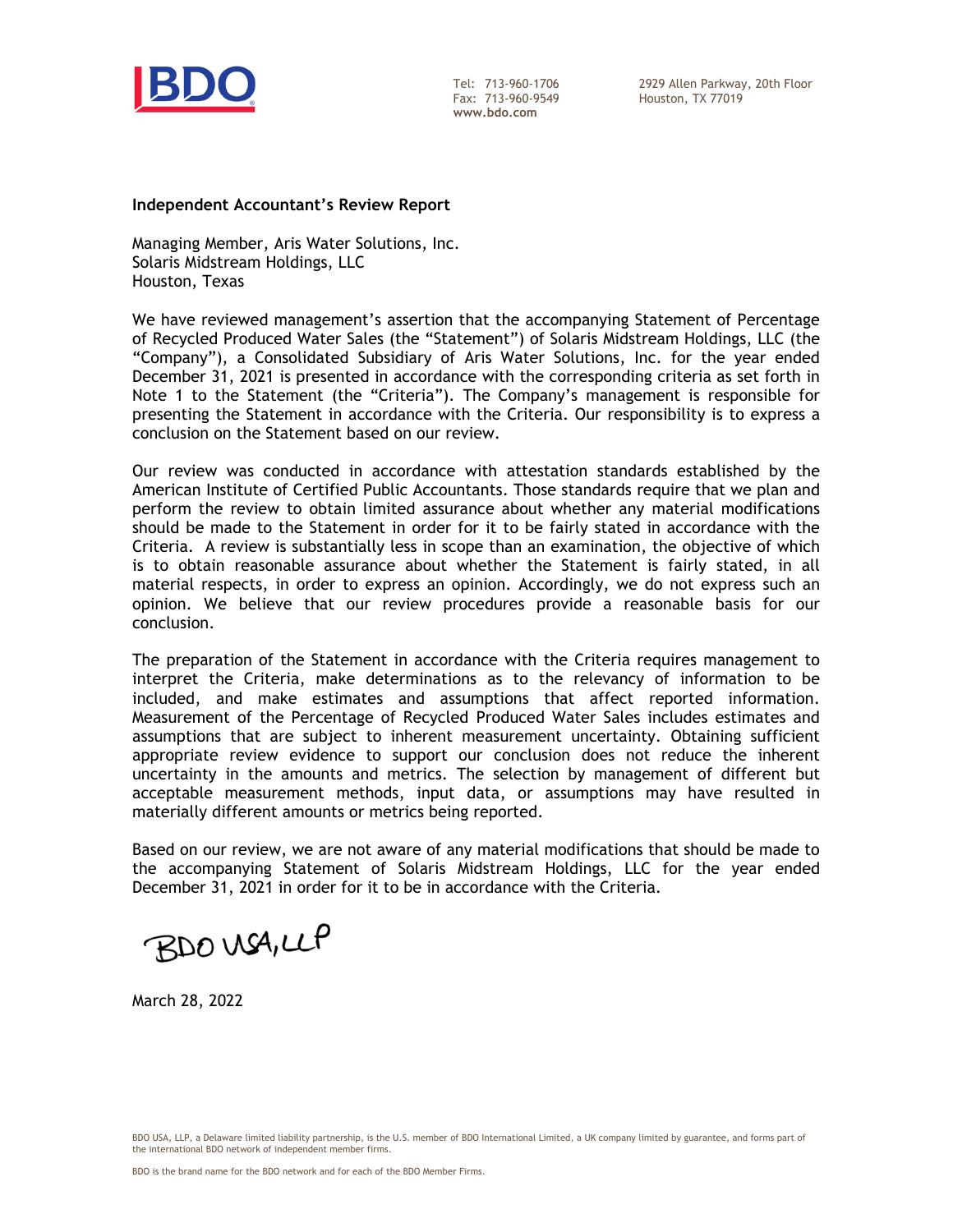**Solaris Midstream Holdings, LLC, a Consolidated Subsidiary of Aris Water Solutions, Inc. For the year ended December 31, 2021**

# **Statement of Percentage of Recycled Produced Water Sales**

|                                      | <b>Volumes</b>   |   |
|--------------------------------------|------------------|---|
|                                      | (BBLs)           | % |
| <b>Recycled Produced Water Sales</b> | 44.830.421 62.8% |   |
| Groundwater Withdrawal Water Sales   | 26,603,127       |   |
| <b>Total Water Solutions Sales</b>   | 71.433.548       |   |

*See notes to Statement of Percentage of Recycled Produced Water Sales.*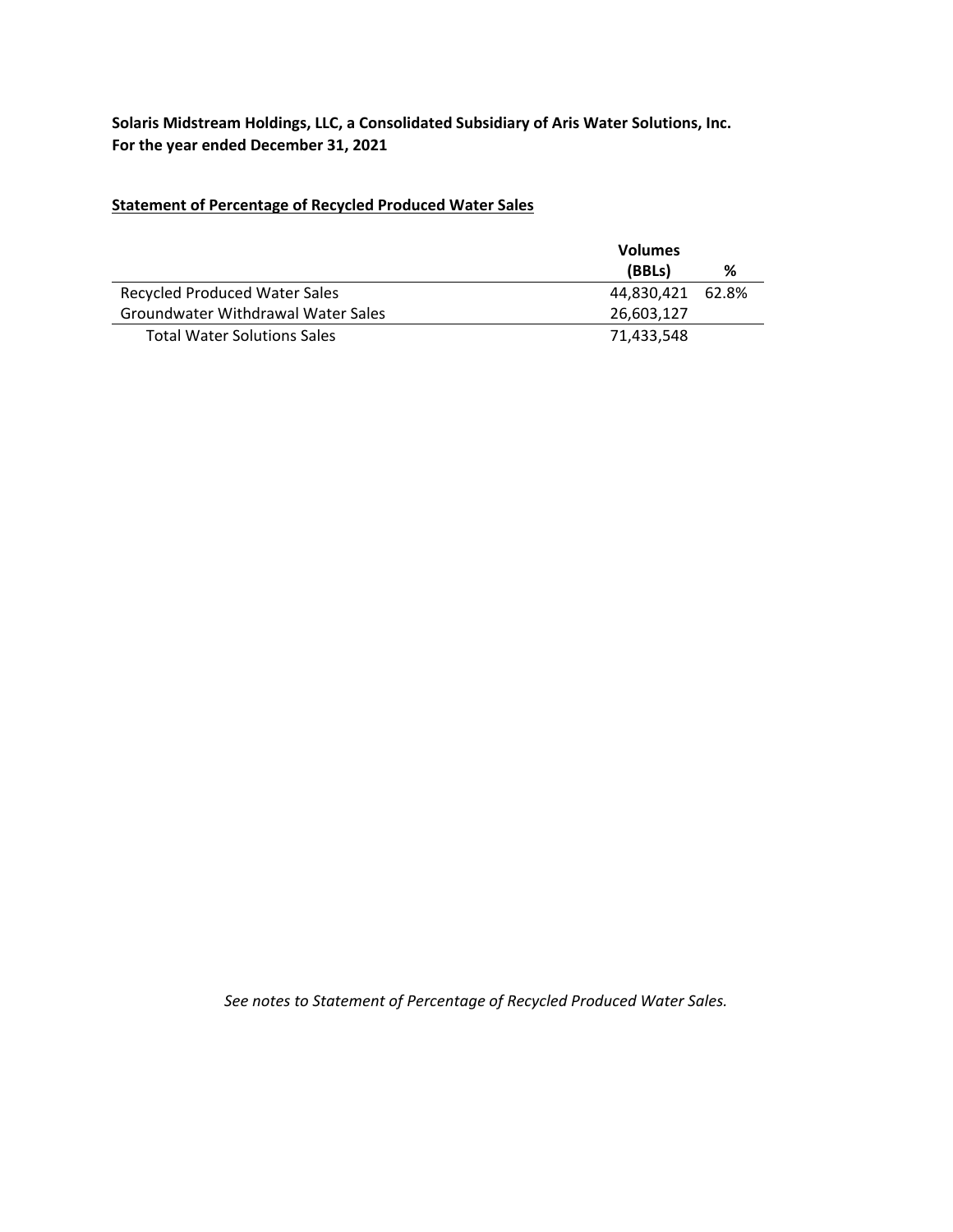# **Solaris Midstream Holdings, LLC, a Consolidated Subsidiary of Aris Water Solutions, Inc. Notes to Statement of Percentage of Recycled Produced Water Sales For the year ended December 31, 2021**

## *Note 1: The Company*

### **Organization**

Solaris Midstream Holdings, LLC (the "Company"), was formed on November 19, 2015 as a company that designs, constructs and operates integrated produced water infrastructure that provides high capacity gathering, recycling, disposal, and groundwater supply solutions. The Company is a consolidated subsidiary of Aris Water Solutions, Inc ("Aris")

Aris is an independent, environmentally‐focused company headquartered in Houston, Texas, that, through its controlling interest in Solaris Midstream Holdings, LLC, provides sustainability-enhancing services to oil and natural gas operators. Aris strives to build long-term value through the development, construction and operation of integrated produced water handling and recycling infrastructure that provides high‐capacity, comprehensive produced water management, recycling and groundwater supply solutions for operators in the Permian Basin.

### **Basis of Presentation**

The Statement of Percentage of Recycled Produced Water Sales has been prepared based on a calendar reporting year that is the same as the Company's financial reporting period and is in accordance with the Solaris Water Sustainability‐Linked Bond framework, which is aligned with the Sustainability‐Linked Bond Principles as administered by the International Capital Market Association. For this report, the Company is showing volumes, in barrels (BBLs) sold, which is defined as volumes sourced and sold to customers and excludes volumes solely transferred on behalf of a customer. The criteria for calculating the percentage of recycled produced water sales includes recycled produced water volumes sales divided by total water solution sales. Total water solution sales include both groundwater withdrawal water sales and recycled produced water sales.

The Company is responsible for the completeness, accuracy, and validity of the Percentage of Recycled Produced Water Sales presented in the Statement of Percentage of Recycled Produced Water Sales. The Company is responsible for the collection, quantification and presentation of the Percentage of Recycled Produced Water Sales and for the selection of the Criteria, which management believes provides an objective basis for measuring and reporting on Percentage of Recycled Produced Water Sales.

### **Estimation Uncertainties**

Volumes included in the Statement of Percentage of Recycled Produced Water Sales are subject to measurement uncertainties resulting from limitations inherent in the nature and the methods used for determining such data. The selection of different but acceptable measurement techniques can result in materially different measurements. The precision of different measurement techniques may also vary.